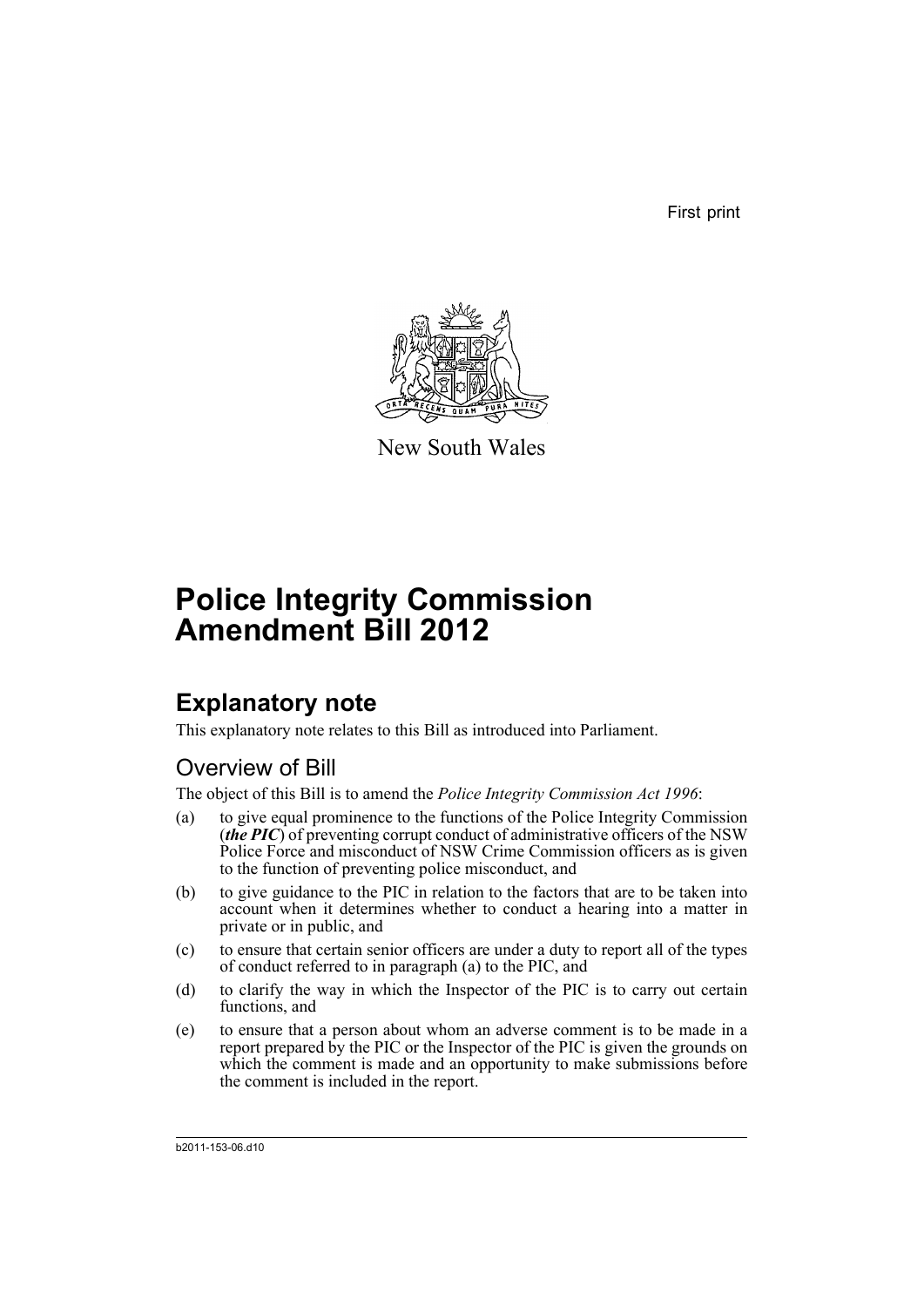Explanatory note

### Outline of provisions

**Clause 1** sets out the name (also called the short title) of the proposed Act.

**Clause 2** provides for the commencement of the proposed Act on the date of assent to the proposed Act.

### **Schedule 1 Amendment of Police Integrity Commission Act 1996 No 28**

#### **Investigative functions of the PIC**

**Schedule 1 [1]** amends section 3 of the Act to ensure that the objects of the Act give equal prominence to the functions of the PIC of preventing corrupt conduct of administrative officers of the NSW Police Force and misconduct of NSW Crime Commission officers as is given to the function of preventing police misconduct.

**Schedule 1 [2]** amends section 4 of the Act to define the term *officer misconduct* as meaning police misconduct, corrupt conduct of an administrative officer of the NSW Police Force or misconduct of a NSW Crime Commission officer.

**Schedule 1 [5]** substitutes section 13 of the Act and repeals sections 13A and 13B of the Act to combine the current provisions relating to preventing police misconduct (current section 13), preventing corrupt conduct of administrative officers of the NSW Police Force (current section 13A) and preventing misconduct of NSW Crime Commission officers (current section 13B) into one section dealing with officer misconduct.

Section 13C of the Act which enables the allocation of the PIC's functions in relation to NSW Crime Commission officers by the Commissioner of the PIC to other staff of the PIC is also repealed. Those functions will be the subject of delegations made in accordance with section 11 of the Act in line with the PIC's functions in relation to police officers and administrative officers of the NSW Police Force.

**Schedule 1 [3] and [4]** make consequential amendments.

#### **Duty of senior officers to report misconduct**

Currently, sections 75B and 75D of the Act contain requirements for specified senior officers (such as the Commissioner of Police and principal officers of public authorities) to notify the PIC of corrupt conduct of administrative officers of the NSW Police Force and misconduct of NSW Crime Commission officers. No such duty is imposed in relation to the notification of police misconduct.

**Schedule 1 [7]–[9]** repeal sections 75B and 75D and insert proposed Part 4C into the Act. The new Part will impose a duty on specified senior officers to notify all officer misconduct to the PIC.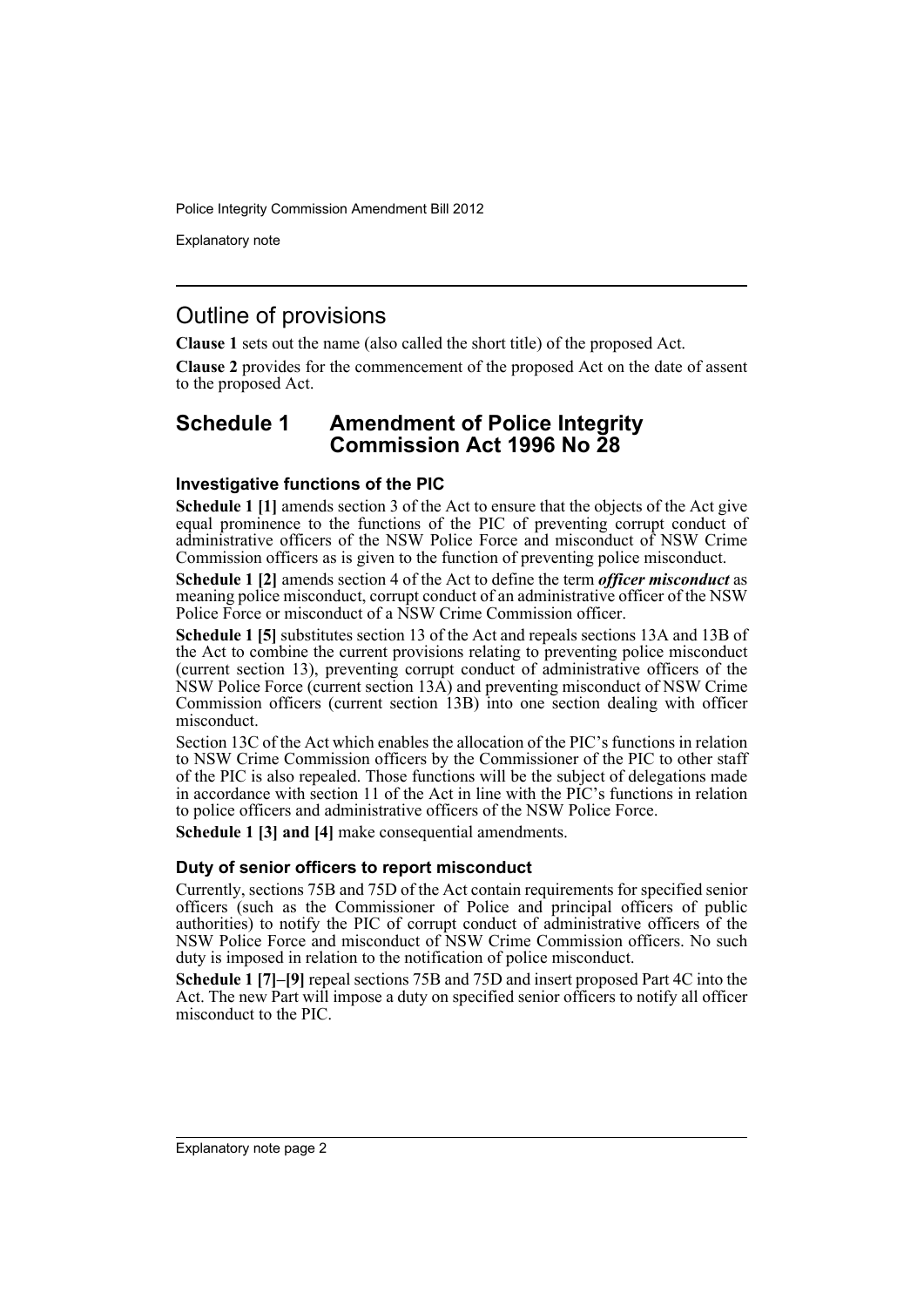Explanatory note

#### **Functions of Inspector of the PIC**

**Schedule 1 [10]** amends section 89 of the Act to include as a function of the Inspector of the PIC dealing with conduct amounting to maladministration by the PIC or officers of the PIC, including (without limitation) delay in the conduct of investigations and unreasonable invasions of privacy.

**Schedule 1 [11] and [13]** amend sections 89 and 101, respectively, to clarify the powers of the Inspector of the PIC to make recommendations and reports so that those powers are in line with powers conferred on the Inspector of the Independent Commission Against Corruption under the *Independent Commission Against Corruption Act 1988*.

**Schedule 1 [12]** makes a consequential amendment.

#### **Other amendments**

**Schedule 1 [6]** amends section 33 to specify certain criteria that the PIC is to consider when determining whether to conduct a hearing wholly or partly in public.

**Schedule 1 [14]** inserts section 137A into the Act to require the PIC and the Inspector of the PIC, before including an adverse comment about a person in a report, to give the person an opportunity to make submissions.

**Schedule 1 [15] and [16]** amend section 146 of the Act to require a review of the Act to be undertaken within 5 years after the date of assent to the proposed Act.

**Schedule 1 [17] and [18]** contain savings and transitional provisions.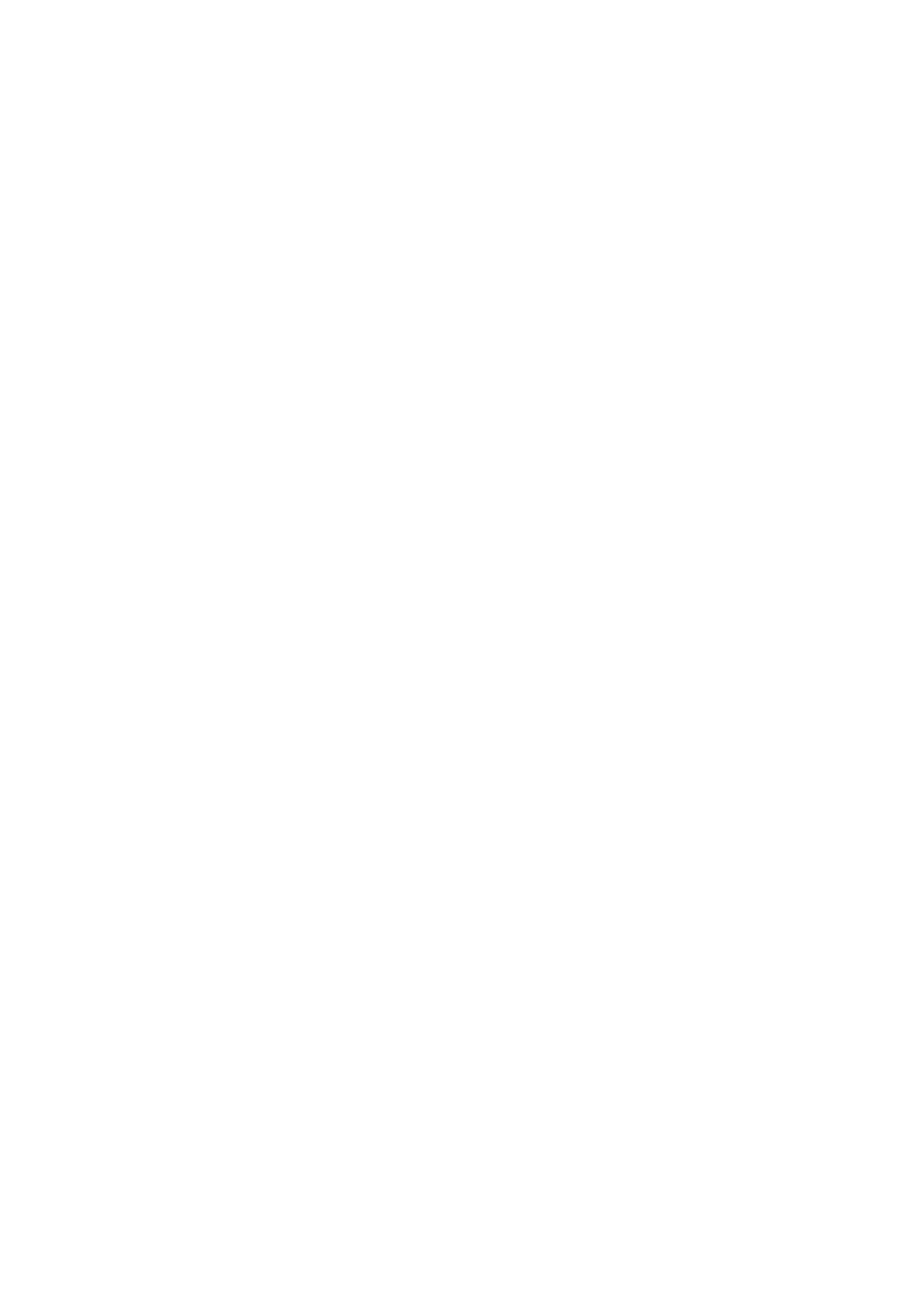First print



New South Wales

# **Police Integrity Commission Amendment Bill 2012**

## **Contents**

|                                                                      | Page |
|----------------------------------------------------------------------|------|
| Name of Act                                                          |      |
| 2 Commencement                                                       |      |
| Schedule 1 Amendment of Police Integrity Commission Act 1996 No 28 3 |      |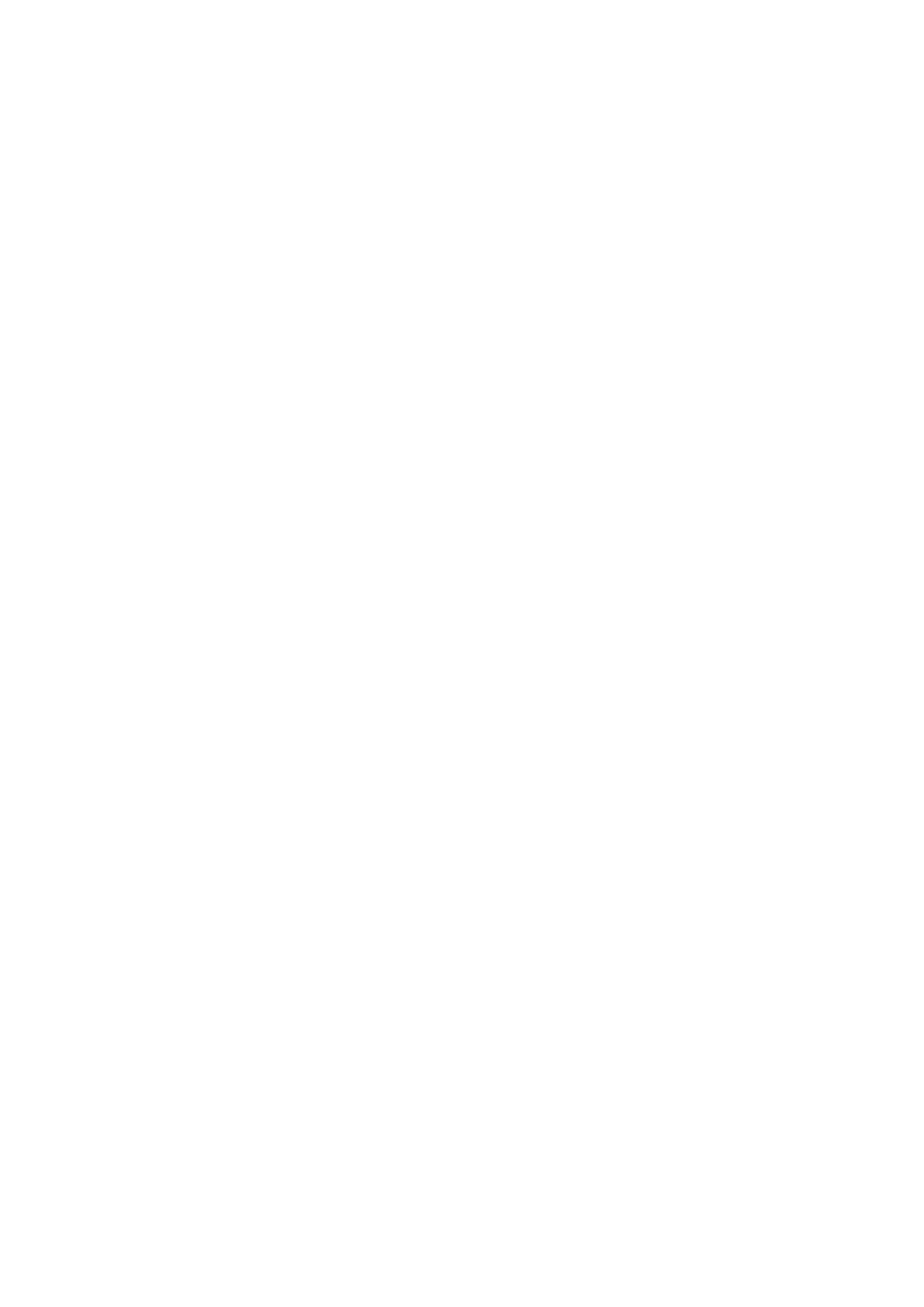

New South Wales

# **Police Integrity Commission Amendment Bill 2012**

No , 2012

### **A Bill for**

An Act to amend the *Police Integrity Commission Act 1996* to implement recommendations arising from the statutory review of the Act under section 146; and for other purposes.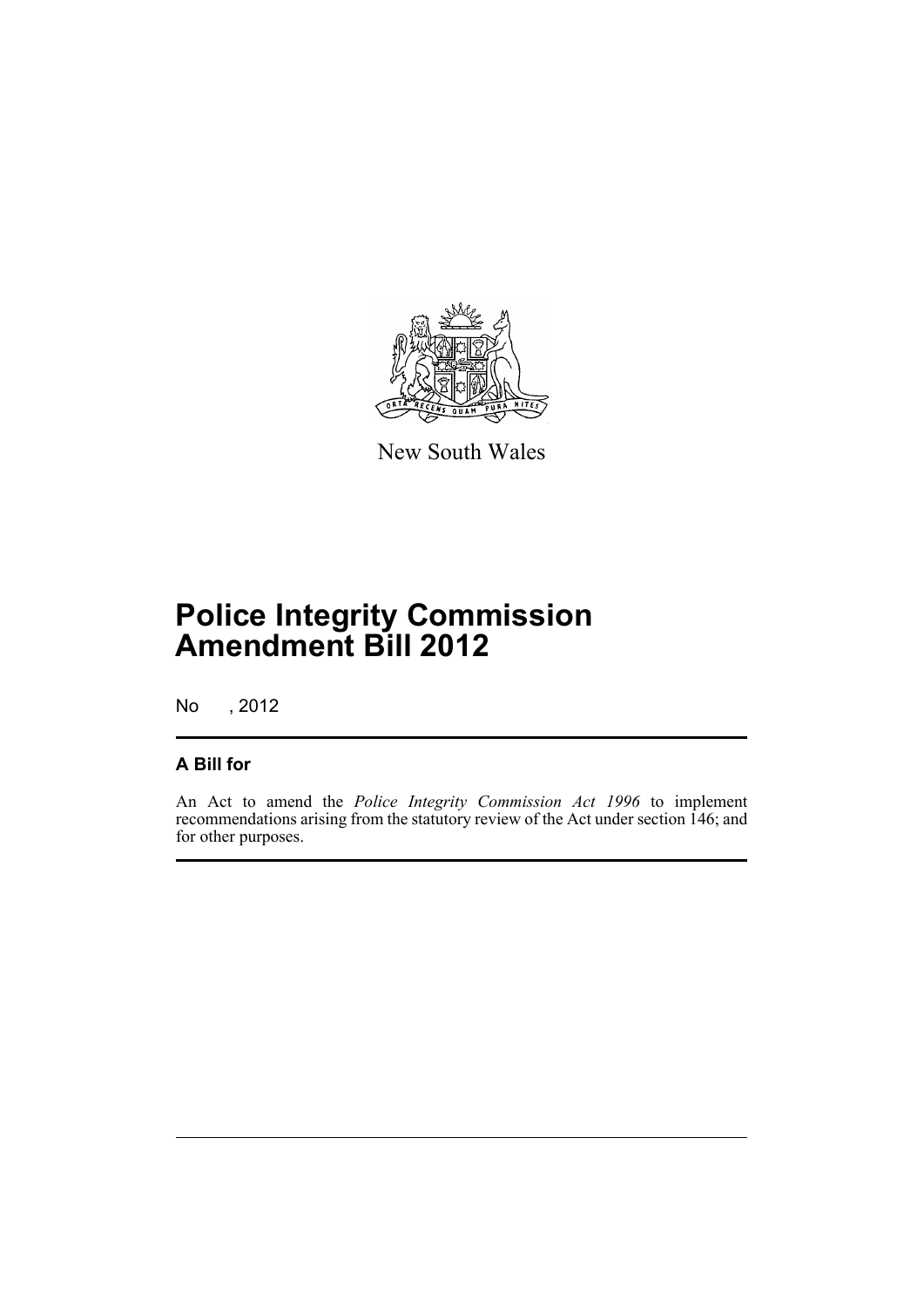<span id="page-7-1"></span><span id="page-7-0"></span>

| The Legislature of New South Wales enacts:                              |                |
|-------------------------------------------------------------------------|----------------|
| Name of Act                                                             | $\mathcal{P}$  |
| This Act is the <i>Police Integrity Commission Amendment Act 2012</i> . | 3              |
| Commencement                                                            | $\overline{a}$ |
| This Act commences on the date of assent to this Act.                   | 5              |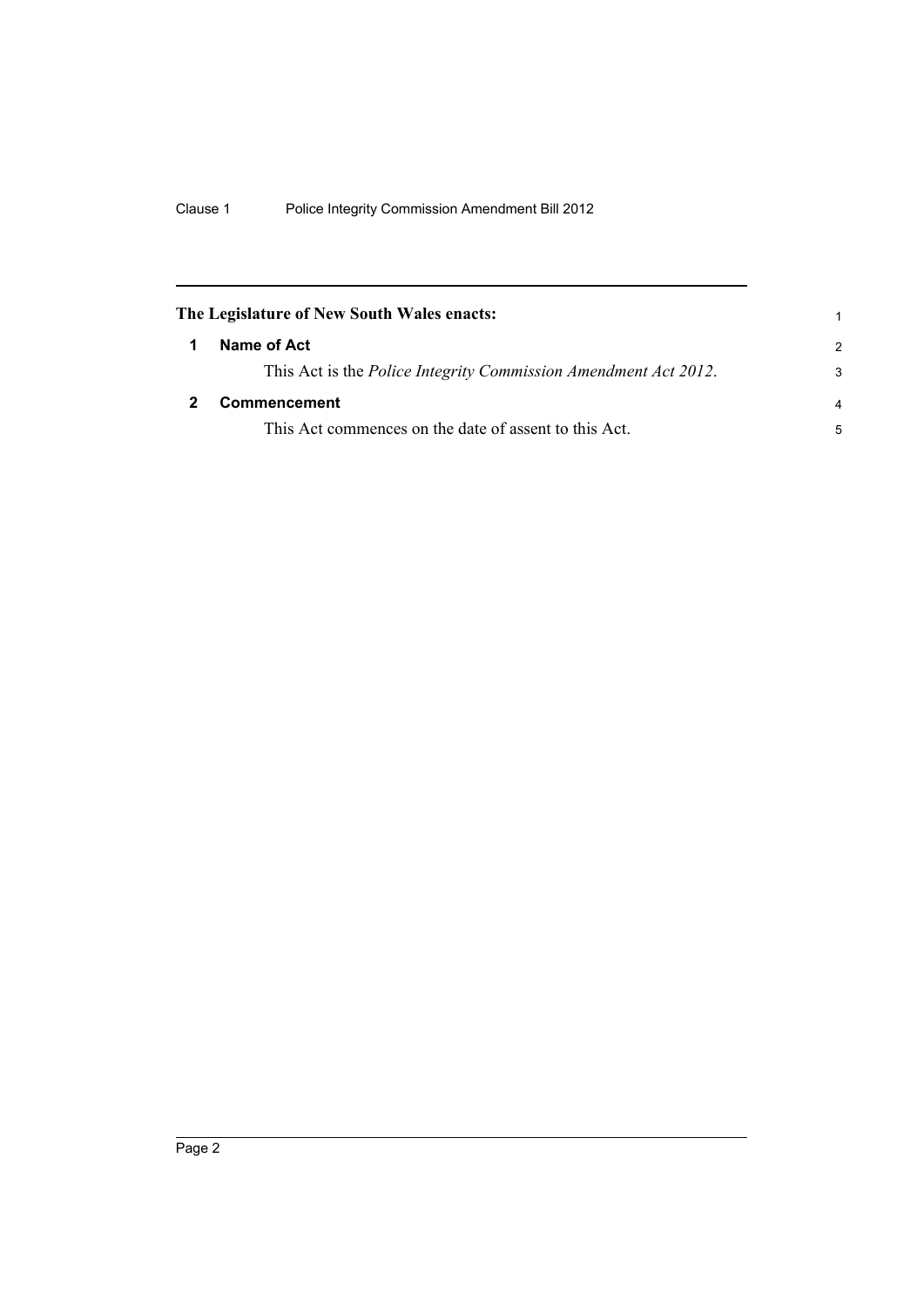Amendment of Police Integrity Commission Act 1996 No 28 Schedule 1

<span id="page-8-0"></span>

|     | <b>Schedule 1</b>             | <b>Amendment of Police Integrity</b><br><b>Commission Act 1996 No 28</b> |                                                                                                                                                                                                                                 |                                |  |  |
|-----|-------------------------------|--------------------------------------------------------------------------|---------------------------------------------------------------------------------------------------------------------------------------------------------------------------------------------------------------------------------|--------------------------------|--|--|
| [1] | <b>Section 3</b>              |                                                                          |                                                                                                                                                                                                                                 | 3                              |  |  |
|     |                               |                                                                          | Omit the section. Insert instead:                                                                                                                                                                                               | 4                              |  |  |
|     | 3                             |                                                                          | <b>Principal objects of Act</b>                                                                                                                                                                                                 | 5                              |  |  |
|     |                               |                                                                          | The principal objects of this Act are:                                                                                                                                                                                          | 6                              |  |  |
|     |                               | (a)                                                                      | to establish an independent, accountable body whose<br>principal function is to detect, investigate and prevent<br>police corruption and other serious officer misconduct,<br>and                                               | $\overline{7}$<br>8<br>9<br>10 |  |  |
|     |                               | (b)                                                                      | to provide special mechanisms for the detection,<br>investigation and prevention of serious officer misconduct<br>and other officer misconduct, and                                                                             | 11<br>12<br>13                 |  |  |
|     |                               | (c)                                                                      | to protect the public interest by preventing and dealing<br>with officer misconduct, and                                                                                                                                        | 14<br>15                       |  |  |
|     |                               | (d)                                                                      | to provide for the auditing and monitoring of particular<br>aspects of the operations and procedures of the NSW<br>Police Force<br>and the New South Wales Crime<br>Commission.                                                 | 16<br>17<br>18<br>19           |  |  |
| [2] | <b>Section 4 Definitions</b>  |                                                                          |                                                                                                                                                                                                                                 |                                |  |  |
|     | Insert in alphabetical order: |                                                                          |                                                                                                                                                                                                                                 |                                |  |  |
|     |                               | officer.                                                                 | <i>officer misconduct</i> means police misconduct, corrupt conduct of<br>an administrative officer or misconduct of a Crime Commission                                                                                          | 22<br>23<br>24                 |  |  |
| [3] | Section 4 (1A)                |                                                                          |                                                                                                                                                                                                                                 |                                |  |  |
|     | Insert after section $4(1)$ : |                                                                          |                                                                                                                                                                                                                                 |                                |  |  |
|     | (1A)                          |                                                                          | Serious and other misconduct                                                                                                                                                                                                    | 27                             |  |  |
|     |                               |                                                                          | References in provisions of this Act to "serious" officer<br>misconduct and "other" officer misconduct are intended for<br>general guidance and are not intended to indicate a precise<br>distinction between the two concepts. | 28<br>29<br>30<br>31           |  |  |
| [4] |                               |                                                                          | <b>Section 5 Police misconduct</b>                                                                                                                                                                                              | 32                             |  |  |
|     | Omit section $5(4)$ .         |                                                                          |                                                                                                                                                                                                                                 | 33                             |  |  |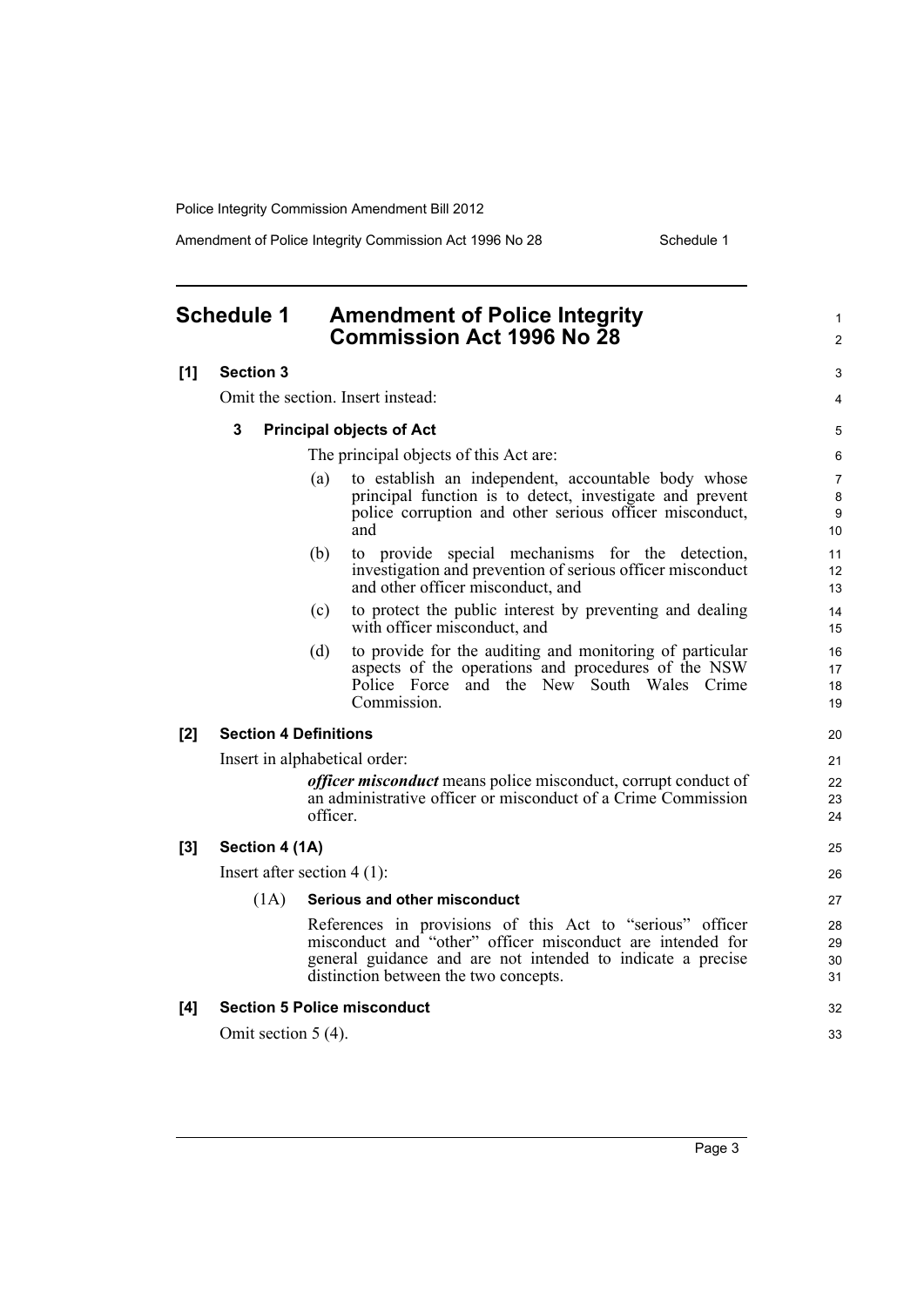Schedule 1 Amendment of Police Integrity Commission Act 1996 No 28

| [5] |                                    |     | Sections 13-13C                                                                                                                   | 1                   |  |  |  |
|-----|------------------------------------|-----|-----------------------------------------------------------------------------------------------------------------------------------|---------------------|--|--|--|
|     | Omit the sections. Insert instead: |     |                                                                                                                                   |                     |  |  |  |
|     | 13                                 |     | <b>Principal functions</b>                                                                                                        | 3                   |  |  |  |
|     |                                    | (1) | The principal functions of the Commission are as follows:                                                                         | 4                   |  |  |  |
|     |                                    |     | to prevent officer misconduct,<br>(a)                                                                                             | 5                   |  |  |  |
|     |                                    |     | (b)<br>to detect or investigate, or manage or oversee other                                                                       | 6                   |  |  |  |
|     |                                    |     | agencies in the detection or investigation of, officer<br>misconduct,                                                             | $\overline{7}$<br>8 |  |  |  |
|     |                                    |     | (c)<br>to receive and assess all matters not completed by the<br>Police Royal Commission, to treat any investigations or          | 9                   |  |  |  |
|     |                                    |     | assessments of the Police Royal Commission as its own, to                                                                         | 10<br>11            |  |  |  |
|     |                                    |     | initiate or continue the investigation of any such matters                                                                        | 12                  |  |  |  |
|     |                                    |     | where appropriate, and otherwise to deal with those<br>matters under this Act, and to deal with records of the                    | 13<br>14            |  |  |  |
|     |                                    |     | Police Royal Commission as provided by this Act.                                                                                  | 15                  |  |  |  |
|     |                                    | (2) | The Commission is, as far as practicable, required to turn its<br>attention principally to serious officer misconduct.            | 16<br>17            |  |  |  |
|     |                                    | (3) | The reference in this section to <i>managing</i> other agencies in the                                                            | 18                  |  |  |  |
|     |                                    |     | detection or investigation of officer misconduct is a reference to<br>the provision by the Commission of detailed guidance in the | 19<br>20            |  |  |  |
|     |                                    |     | planning and execution of such detection or investigation.                                                                        | 21                  |  |  |  |
|     |                                    | (4) | The reference in this section to <i>overseeing</i> other agencies in the                                                          | 22                  |  |  |  |
|     |                                    |     | detection or investigation of officer misconduct is a reference to<br>the provision by the Commission of a lower level of such    | 23<br>24            |  |  |  |
|     |                                    |     | guidance, relying rather on a system of guidelines prepared by it                                                                 | 25                  |  |  |  |
|     |                                    |     | and progress reports and final reports furnished to it.                                                                           | 26                  |  |  |  |
|     |                                    | (5) | In managing or overseeing other agencies for the purposes of this                                                                 | 27                  |  |  |  |
|     |                                    |     | section, the Commission does not have a power of control or<br>direction, and any such management or oversight is to be           | 28<br>29            |  |  |  |
|     |                                    |     | achieved by agreement. However, it is the duty of members of the                                                                  | 30                  |  |  |  |
|     |                                    |     | NSW Police Force and Crime Commission officers to co-operate                                                                      | 31                  |  |  |  |
|     |                                    |     | with the Commission in the exercise of its management and<br>oversight functions and any other functions of the Commission.       | 32<br>33            |  |  |  |
|     |                                    | (6) | However, nothing in subsection $(2)$ , $(3)$ , $(4)$ or $(5)$ :                                                                   | 34                  |  |  |  |
|     |                                    |     | affects the capacity of the Commission to exercise any of<br>(a)<br>the functions referred to in subsection $(1)$ , or            | 35<br>36            |  |  |  |
|     |                                    |     | (b)<br>provides a ground for any appeal or other legal or                                                                         | 37                  |  |  |  |
|     |                                    |     | administrative challenge to the exercise<br>by<br>the                                                                             | 38                  |  |  |  |
|     |                                    |     | Commission of any of those functions.                                                                                             | 39                  |  |  |  |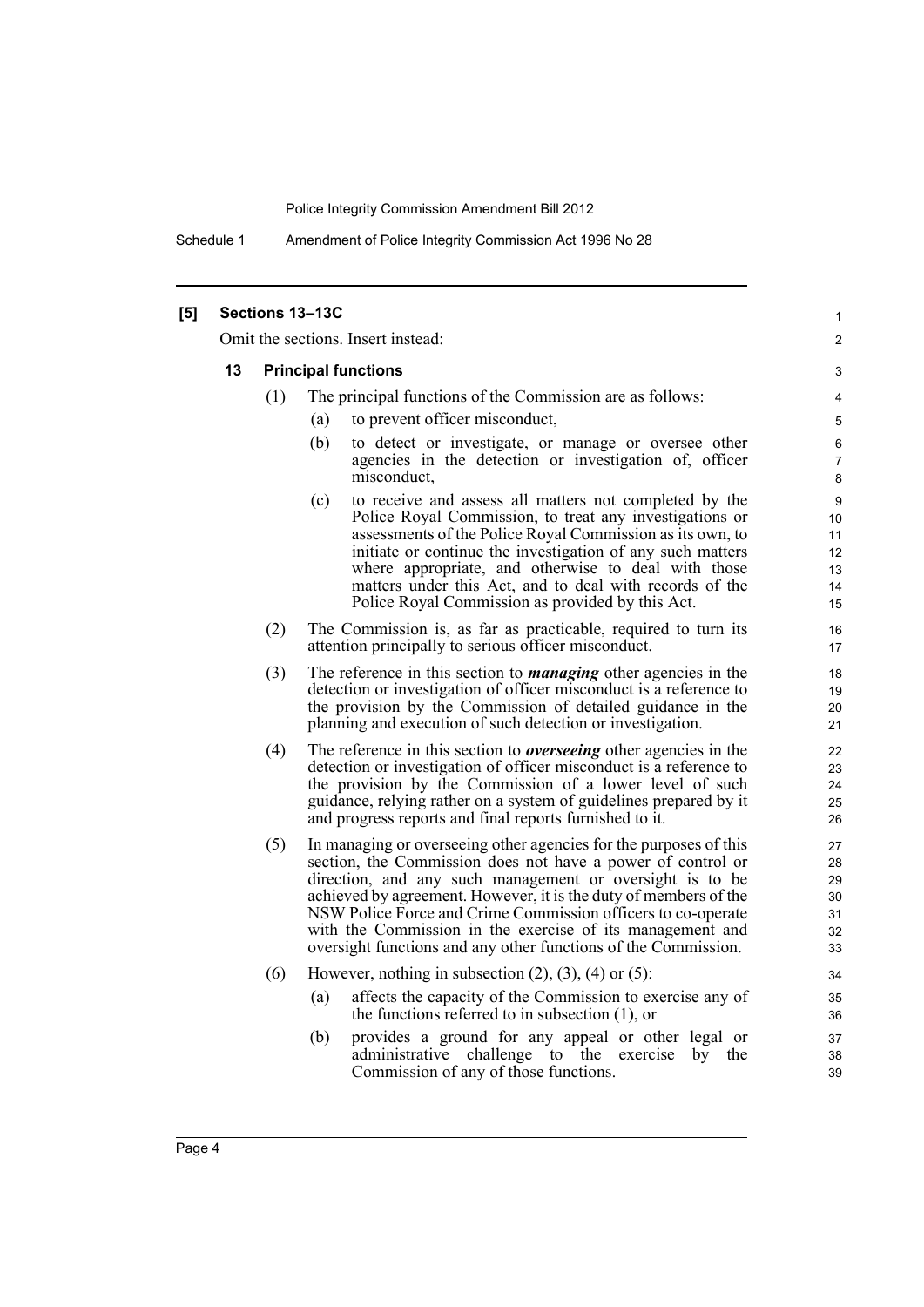| [6] | Section 33 Public and private hearings<br>Insert after section $33(3)$ : |                   |                                                                                                                                                                                                                              |                |  |
|-----|--------------------------------------------------------------------------|-------------------|------------------------------------------------------------------------------------------------------------------------------------------------------------------------------------------------------------------------------|----------------|--|
|     |                                                                          |                   |                                                                                                                                                                                                                              |                |  |
|     |                                                                          | (3A)              | Without limiting the factors that it may take into account in<br>determining whether or not it is in the public interest to conduct<br>a hearing wholly or partly in public, the Commission is to<br>consider the following: |                |  |
|     |                                                                          |                   | the benefit of exposing to the public, and making it aware<br>(a)<br>of, officer misconduct,                                                                                                                                 | 7<br>8         |  |
|     |                                                                          |                   | the seriousness of the allegation or complaint being<br>(b)<br>investigated,                                                                                                                                                 | 9<br>10        |  |
|     |                                                                          |                   | any risk of undue prejudice to a person's reputation<br>(c)<br>(including by not holding the hearing in public),                                                                                                             | 11<br>12       |  |
|     |                                                                          |                   | whether the public interest in exposing the matter is<br>(d)<br>outweighed by the public interest in preserving the privacy<br>of the persons concerned.                                                                     | 13<br>14<br>15 |  |
| [7] |                                                                          |                   | Section 75B Duty to notify Commission of possible corrupt conduct of<br>administrative officers                                                                                                                              | 16<br>17       |  |
|     |                                                                          | Omit the section. |                                                                                                                                                                                                                              | 18             |  |
| [8] |                                                                          |                   | Section 75D Duty to notify PIC of possible misconduct of Crime<br><b>Commission officers</b>                                                                                                                                 | 19<br>20       |  |
|     |                                                                          | Omit the section. |                                                                                                                                                                                                                              | 21             |  |
| [9] | Part 4C                                                                  |                   |                                                                                                                                                                                                                              | 22             |  |
|     | Insert after Part 4B:                                                    |                   |                                                                                                                                                                                                                              |                |  |
|     |                                                                          |                   | <b>Part 4C Reporting misconduct</b>                                                                                                                                                                                          | 24             |  |
|     | 75D                                                                      | Act $\bar{s}$ 11) | Duty to notify Commission of possible officer misconduct (cfICAC                                                                                                                                                             | 25<br>26       |  |
|     |                                                                          | (1)               | This section applies to the following officers:                                                                                                                                                                              | 27             |  |
|     |                                                                          |                   | the Ombudsman,<br>(a)                                                                                                                                                                                                        | 28             |  |
|     |                                                                          |                   | the Crime Commissioner,<br>(b)                                                                                                                                                                                               | 29             |  |
|     |                                                                          |                   | the Commissioner of Police,<br>(c)                                                                                                                                                                                           | 30             |  |
|     |                                                                          |                   | the principal officer of a public authority,<br>(d)                                                                                                                                                                          | 31             |  |
|     |                                                                          |                   | an officer who constitutes a public authority.<br>(e)                                                                                                                                                                        | 32             |  |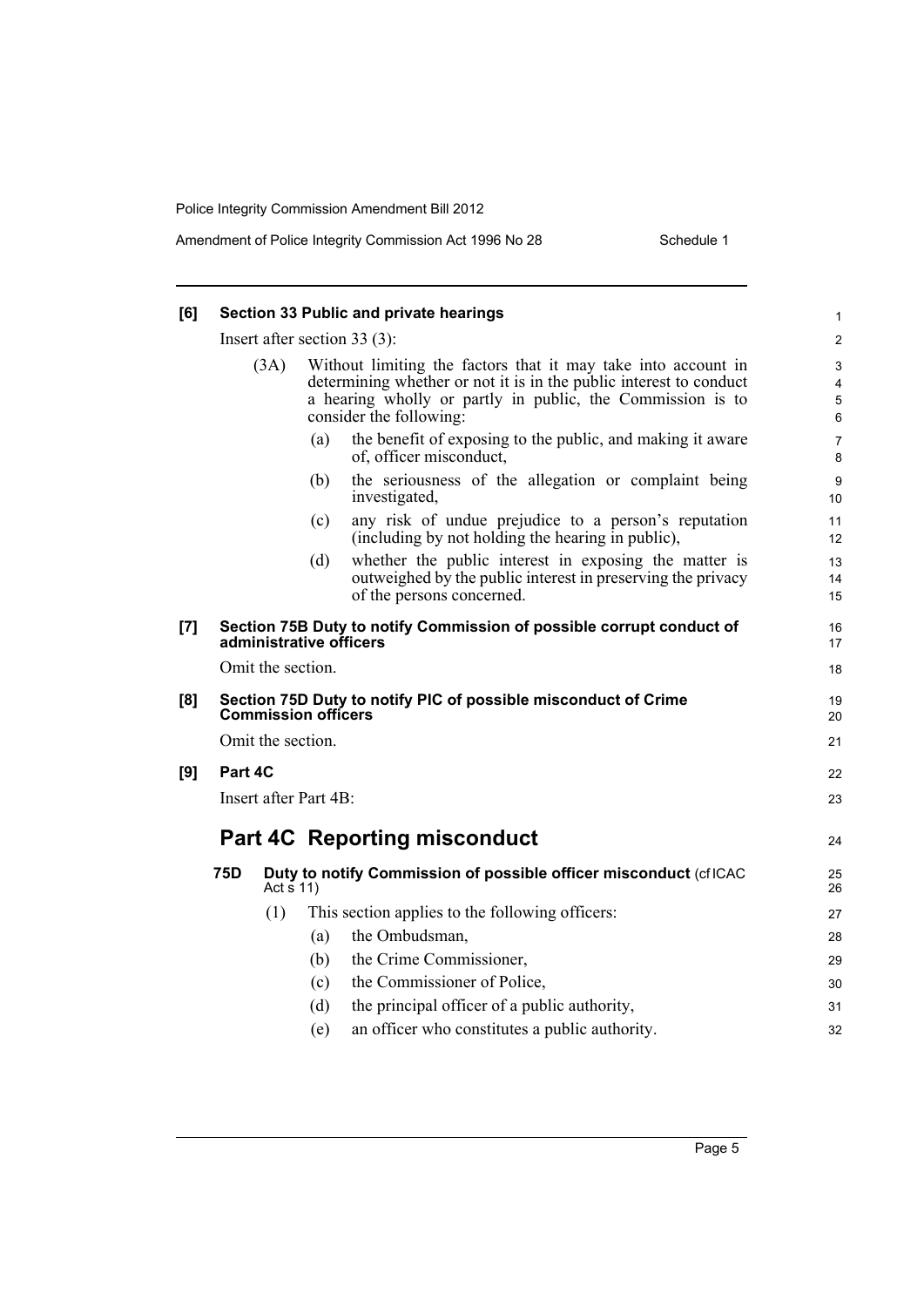|        | (2)                                                | An officer to whom this section applies is under a duty to report<br>to the Commission any matter that the officer suspects on<br>reasonable grounds concerns or may concern officer misconduct.                                                                                                                                                                                      |  |  |  |  |  |
|--------|----------------------------------------------------|---------------------------------------------------------------------------------------------------------------------------------------------------------------------------------------------------------------------------------------------------------------------------------------------------------------------------------------------------------------------------------------|--|--|--|--|--|
|        | (3)                                                | The Commission may issue guidelines as to what matters need or<br>need not be reported.                                                                                                                                                                                                                                                                                               |  |  |  |  |  |
|        | (4)                                                | This section has effect despite any duty of secrecy or other<br>restriction on disclosure.                                                                                                                                                                                                                                                                                            |  |  |  |  |  |
|        | (5)                                                | For the purposes of this section, the regulations may prescribe<br>who is the principal officer of a public authority, but in the<br>absence of regulations applying in relation to a particular public<br>authority, the principal officer is the person who is the head of the<br>authority, its most senior officer or the person normally entitled<br>to preside at its meetings. |  |  |  |  |  |
| $[10]$ | <b>Section 89 Principal functions of Inspector</b> |                                                                                                                                                                                                                                                                                                                                                                                       |  |  |  |  |  |
|        | Insert after section $89(1)(b)$ :                  |                                                                                                                                                                                                                                                                                                                                                                                       |  |  |  |  |  |
|        |                                                    | (b1)<br>to deal with (by reports and recommendations) conduct<br>amounting to maladministration (including, without<br>limitation, delay in the conduct of investigations and<br>unreasonable invasions of privacy) by the Commission or<br>officers of the Commission, and                                                                                                           |  |  |  |  |  |
| $[11]$ | Section 89 (1A)                                    |                                                                                                                                                                                                                                                                                                                                                                                       |  |  |  |  |  |
|        | Insert after section $89(1)$ :                     |                                                                                                                                                                                                                                                                                                                                                                                       |  |  |  |  |  |
|        | (1A)                                               | Without affecting the power of the Inspector to make a report<br>under Part 8, the Inspector may, at any time:                                                                                                                                                                                                                                                                        |  |  |  |  |  |
|        |                                                    | make a recommendation or report concerning any matter<br>(a)<br>relating to the functions of the Inspector under this section<br>that the Inspector considers may effectively be dealt with<br>by recommendation or report under this section, and                                                                                                                                    |  |  |  |  |  |
|        |                                                    | provide the report or recommendation (or any relevant part<br>(b)<br>of it) to the Commission, an officer of the Commission, a<br>person who made a complaint or any other affected person.                                                                                                                                                                                           |  |  |  |  |  |
| $[12]$ |                                                    | <b>Section 101 Special reports</b>                                                                                                                                                                                                                                                                                                                                                    |  |  |  |  |  |
|        |                                                    | Insert "any of the following" after "on".                                                                                                                                                                                                                                                                                                                                             |  |  |  |  |  |
|        |                                                    |                                                                                                                                                                                                                                                                                                                                                                                       |  |  |  |  |  |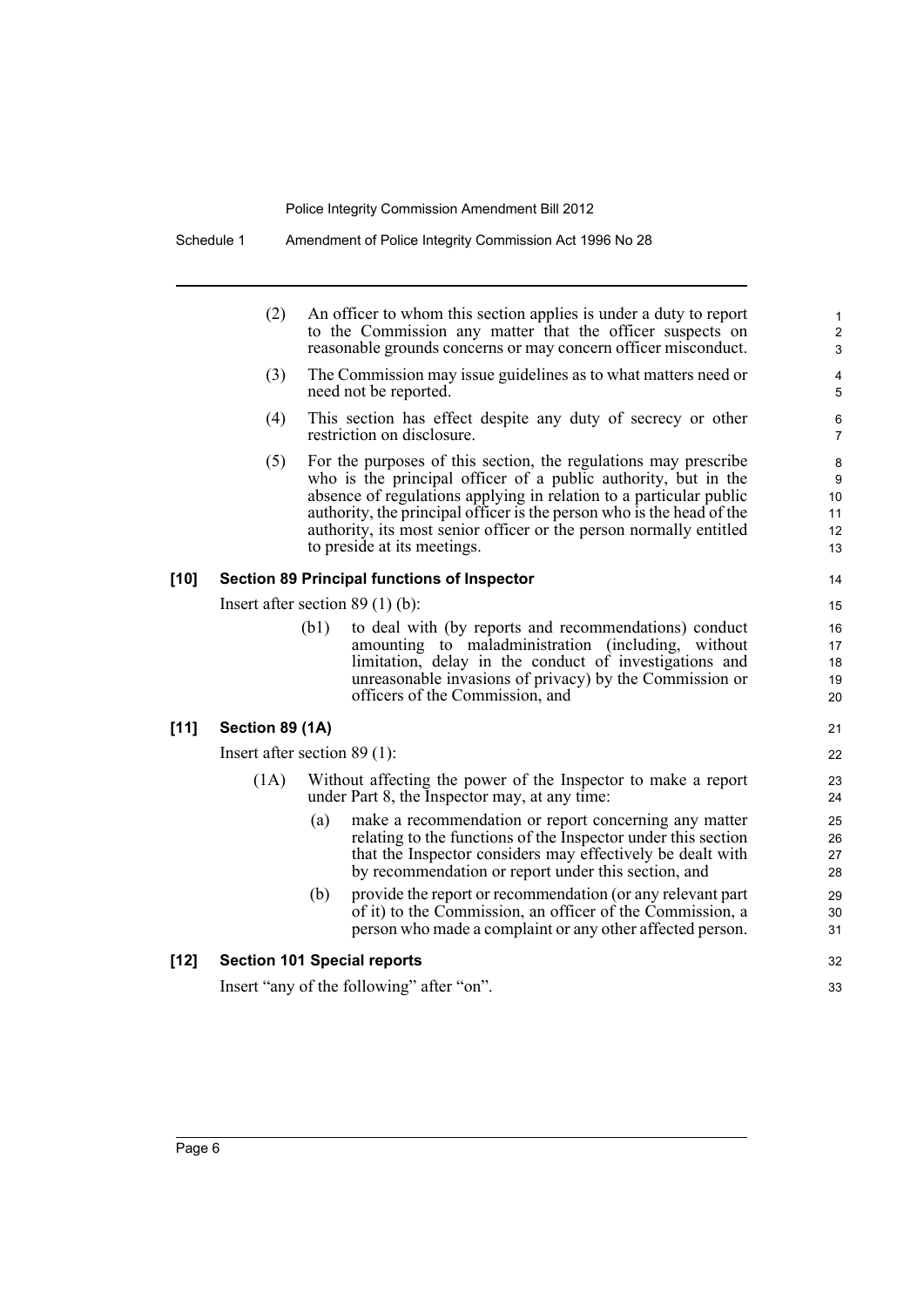Amendment of Police Integrity Commission Act 1996 No 28 Schedule 1

| $[13]$ |                               | Section 101 (c)           |     |                                                                                                                                                                                                                                                                                                            | 1                           |  |  |
|--------|-------------------------------|---------------------------|-----|------------------------------------------------------------------------------------------------------------------------------------------------------------------------------------------------------------------------------------------------------------------------------------------------------------|-----------------------------|--|--|
|        | Insert after section 101 (b): |                           |     |                                                                                                                                                                                                                                                                                                            |                             |  |  |
|        |                               |                           | (c) | any other matter relating to the exercise of a function to<br>audit, deal with or assess any matter under section 89 that<br>the Inspector considers warrants the making, in the public<br>interest, of a special report.                                                                                  | 3<br>4<br>5<br>6            |  |  |
| $[14]$ |                               | <b>Section 137A</b>       |     |                                                                                                                                                                                                                                                                                                            | 7                           |  |  |
|        |                               | Insert after section 137: |     |                                                                                                                                                                                                                                                                                                            | 8                           |  |  |
|        | 137A                          |                           |     | Persons to be heard                                                                                                                                                                                                                                                                                        | 9                           |  |  |
|        |                               | (1)                       |     | Before including in a report any comment about a person that the<br>Commission or the Inspector considers is adverse, the<br>Commission or Inspector must, so far as practicable:                                                                                                                          | 10 <sup>1</sup><br>11<br>12 |  |  |
|        |                               |                           | (a) | inform that person of the substance of the grounds of the<br>adverse comment, and                                                                                                                                                                                                                          | 13<br>14                    |  |  |
|        |                               |                           | (b) | give the person an opportunity to make submissions.                                                                                                                                                                                                                                                        | 15                          |  |  |
|        |                               | (2)                       |     | The Commission is taken to have complied with this section if it<br>has held a hearing under section 32 at which the person who is the<br>subject of the adverse comment concerned was informed of the<br>substance of the grounds of the adverse comment and given an<br>opportunity to make submissions. | 16<br>17<br>18<br>19<br>20  |  |  |
|        |                               | (3)                       |     | This section applies only to the following reports:                                                                                                                                                                                                                                                        | 21                          |  |  |
|        |                               |                           | (a) | a report by the Commission in relation to any matter that<br>has been or is the subject of an investigation by the<br>Commission,                                                                                                                                                                          | 22<br>23<br>24              |  |  |
|        |                               |                           | (b) | a report by the Inspector in relation to any complaint.                                                                                                                                                                                                                                                    | 25                          |  |  |
| $[15]$ |                               |                           |     | <b>Section 146 Review of Act</b>                                                                                                                                                                                                                                                                           | 26                          |  |  |
|        |                               |                           |     | Omit "A further such review is" from section 146 (2A).                                                                                                                                                                                                                                                     | 27                          |  |  |
|        |                               |                           |     | Insert instead "Further such reviews are".                                                                                                                                                                                                                                                                 | 28                          |  |  |
| $[16]$ | <b>Section 146 (2A)</b>       |                           |     |                                                                                                                                                                                                                                                                                                            |                             |  |  |
|        |                               |                           |     | Insert "and after the period of 5 years from the date of assent to the <i>Police</i><br>Integrity Commission Amendment Act 2012" after "2005".                                                                                                                                                             | 30<br>31                    |  |  |
|        |                               |                           |     |                                                                                                                                                                                                                                                                                                            |                             |  |  |